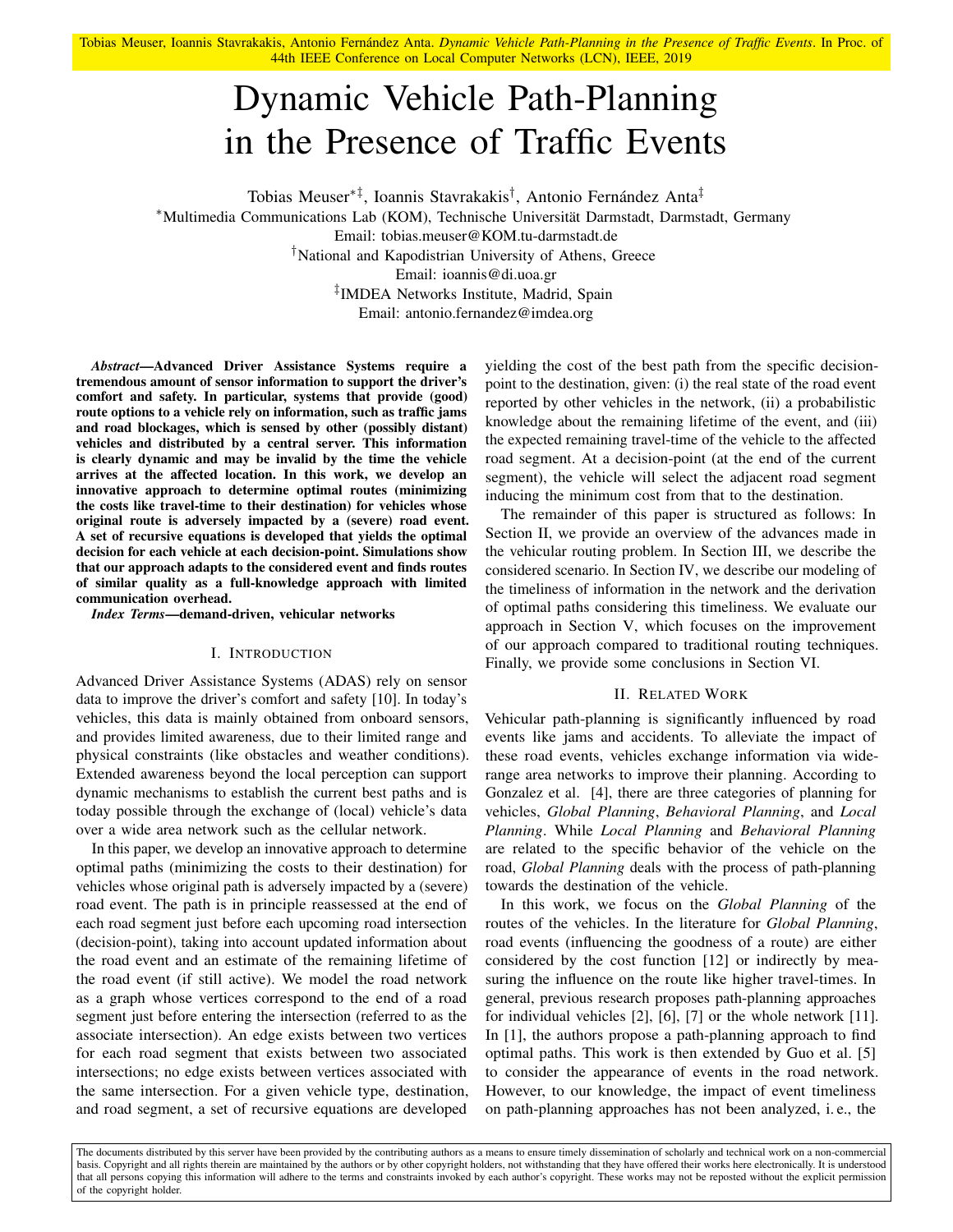sudden disappearance of events. The lifetime of road events itself is investigated by [3], but the authors do not use the gathered knowledge for path-planning purposes. In our work, we want to focus on this gap by developing an approach to use the expected event lifetime to improve path-planning.

# III. SCENARIO OVERVIEW

In this section, we provide an overview of our system and our assumptions. We consider a road scenario in which vehicles travel along their planned optimal paths  $\phi = (s_v, \ldots, s_d)$ , defined as a sequence of road segments from origin  $s_v$  to destination  $s_d$ . To find the optimal path, we use a directed graph whose vertices correspond to the end of a road segment just before entering the intersection (referred to as the associate intersection). An edge exists between two vertices for each road segment that exists between two associated intersections; no edge exists between vertices associated with the same intersection. Notice that one intersection may be present in multiple edges in the graph. The cost of each edge in the graph is determined by the cost of crossing the intersection and traversing the associated segment (with the edge) completely. We consider the costs of crossing intersections to account for possibly different times when traversing an intersection. For instance, a vehicle might be crossing the intersection rapidly if it goes straight, but may take more time if it turns left. We assume that every vehicle is aware of this graph representation of the road network, including all edge costs and average travel-times for an event-free road network.

In our road network, we assume that there can be an event blocking the normal traffic flow. Let  $e_s^t$  denote an event of type  $t$  (where  $t$  may refer to a traffic jam, an accident, etc) that occurs in segment  $s$ ; let  $s_e$  denote the segment containing an event e. Additional event-specific meta-information (like the average lifetime  $\bar{l}_t$ ) is assumed to be available. In our model developed in Section IV, we assume the appearance and disappearance of events to be instantaneous. Due to the occurrence of the event, the originally optimal paths are likely not to be optimal anymore. To adjust its path, each vehicle requires additional information like either road state or path suggestions, which it receives via its cellular network interface from a central server. Generally, providing this information late leads to reduced communication costs, but also an decrease in system performance. Thus, we aim at notifying vehicles as late as possible without reducing the system performance.

## IV. VEHICULAR DECISION-MAKING

In this section, we develop our innovative approach to determine optimal paths (minimizing the costs to their destination) for vehicles whose original path is adversely impacted by a (severe) road event. The path is in principle reassessed at the end of each road segment just before each upcoming road intersection (decision-point), taking into account updated information about the road event and an estimate of the remaining lifetime of the road event (if still active). Figure 1 shows an example a road network, in which the vehicle wants to travel to G and can make decisions at the decision-points (A, B, C, D). Each



Fig. 1: Decision-making graph for a vehicle.

edge is annotated with the costs required to traverse the edge. Additionally, every decision-point shows the current minimal costs to get to  $G$ . It is evident, that the road event significantly influences the decisions of the vehicle. If the road event is likely to disappear, the vehicle might stick to the shortest route under the assumption that the event is inactive. If the road event is likely to remain active, the vehicle might detour as the originally shortest route is blocked. Thus, the lifetime of an event has a significant impact to the path-planning.

In the following, we will describe the calculation of the costs to reach the destination starting from a certain decision-point and given an active event. For a given vehicle type, destination, and road segment, a set of recursive equations are developed yielding the cost of the best path from the specific decisionpoint (vertex in the graph) to the destination. This cost is denoted as  $c^+(e_s^t, s_i, v, s_d)$ , where  $e_s^t$  is the event triggering the decision,  $s_i$  is the road segment terminated by the respective decision-point,  $v$  are the vehicle/driver properties influencing the decision, and  $s_d$  is the current destination of the vehicle. The cost may, for example, be measured in travel time, fuel consumption, or traveled distance. Additionally, there might be other cost functions which consider other driver-related aspects.

The calculation of the cost  $c^+(e_s^t, s_i, v, s_d)$  depends on the state (active/inactive) of the event in the future. As the event lifetime  $l_t$  is a random variable, the cost  $c^+(e_s^t, s_i, v, s_d)$  is also a random variable; let  $\overline{c}^+(e_s^t, s_i, v, s_d)$  denote the expectation.

A vehicle finds an optimal path by reevaluating its decision at every possible decision-point and selecting the decision with the lowest expected costs  $\bar{c}^+(e_s^t, s_i, v, s_d)$ . The decision taken at each such decision-points balances the relation between the lower costs (if the event stays active) and the costs for an unnecessary detour (if the event goes inactive) optimally for the given event-specific lifetime. As events may turn inactive at any decision point, the cost of reaching the destination from any such point given that the event turned inactive will also be needed; this is denoted  $c^-(s_i, v, s_d)$  at the decision-point  $s_i$  (when clear from context, we will omit  $e_s^t$  and v). Both  $c^-(s_i, v, s_d)$  and  $c^+(e_s^t, s_i, v, s_d)$  capture the costs to get from the current decision-point  $s_i$  to the vehicles destination  $s_d$ .

While traveling to its destination at  $s_d$ , the vehicle will possibly traverse several decision-points. The two costs  $c^-(s_i, s_d)$ and  $c^+(s_i, s_d)$  describe the costs that the vehicle encounters when traversing segment  $s_i$  and taking the optimal path from there. In this case, the optimal path is defined as the path with the lowest expected costs  $c^+(s_i, s_d)$  (if the event is active) or  $c^-(s_i, s_d)$  (if the event is inactive). As the cost at a decision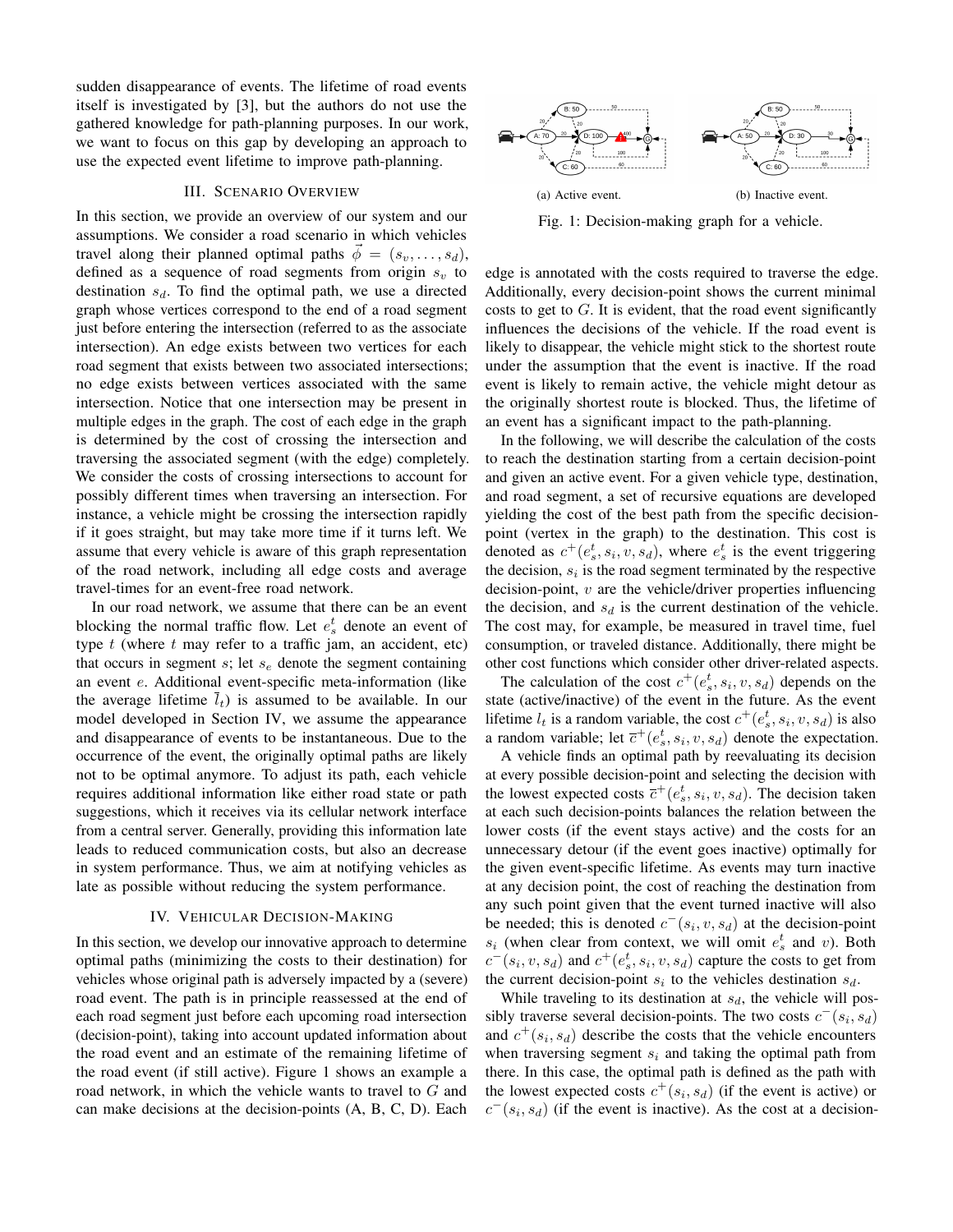point  $s_i$  depends on the future decisions of the vehicle, the two cost functions are recursive functions based on the accessible roads from  $s_i$ . We need two assumptions for the cost of an edge: First, we define that both costs for the vehicle are 0 if it has reached its destination at  $s_d$ . Thus,  $c^-(s_d, s_d) = 0$ and  $c^+(s_d, s_d) = 0$ . Without loss of generality, we assume that destination-leading segment  $s_d$  is not associated with the event under consideration. Second, we need to account for the higher costs of a segment with an active event. The cost of this edge (if the event is active) is increased by the eventtype-specific cost value  $C<sup>t</sup>$ . This cost value corresponds to the expected costs for a vehicle encountering the event. Thus,  $c^+(s_e, s_d) = c^-(s_e, s_d) + C^t$  (notice that  $s_e$  is the segment affected by the event  $e_s^t$ ). When investigating our graph of the road network, in which the segments refer to the vertices, this increases the costs by  $C<sup>t</sup>$  (which is assumed to be large) every time the affected vertex (segment) is traversed.

We start with the definition of  $c^-(s_i, s_d)$  for the general segment  $s_i$ , as  $c^+(s_i, s_d)$  depends on it. That is, as the event might turn inactive in the future if its lifetime is exceeded. However, as we cannot be sure about the exact lifetime of the event, we consider the probability of the event to disappear while we are traveling towards the event's location. Additionally, we assume that an inactive event cannot become active again. Equation 1 shows the calculation of  $c^-(s_i, s_d)$ . The costs are the sum of the costs  $R(s_i, s_j) > 0$  to get to the next edge  $s_j$ and the costs  $c^-(s_j, s_d)$ . The function "neighbors $(s_i)$ " returns the set of accessible segments from the decision-point  $s_i$ .

$$
c^{-}(s_i, s_d) = \min_{s_j \in \text{neighbors}(s_i)} [R(s_i, s_j) + c^{-}(s_j, s_d)] \quad (1)
$$

As mentioned, the calculation of  $c^+(s_i, s_d)$  is more complex than the calculation of  $c^-(s_i, s_d)$ , as an event might turn inactive while the vehicle is traveling. Thus, the calculation of  $c^+(s_i, s_d)$  contains costs of traversing subsequent segments in both cases with their respective probability, i. e., the event is still active or event turns inactive. We employ the indicator function  $I_{\{l_t < T(s_i, s_j)\}}$  and  $I_{\{l_t \geq T(s_i, s_j)\}}$  associated with the lifetime of the event to capture the two possibilities. If the event turns inactive before reaching the subsequent decision-point  $s_i$ and the vehicle is notified, the costs  $c^-(s_j, v, s_d)$  need to be applied,  $c^+(e_s^t, s_j, v, s_d)$  otherwise. Equation 2 describes the costs at a decision-point  $s_i$  given that the event is active.

$$
c^{+}(s_{i}, s_{d}) = \min_{s_{j} \in \text{neighbors}(s_{i})} [R(s_{i}, s_{j}) +
$$

$$
c^{-}(s_{j}, s_{d}) \cdot I_{\{l_{t} < T(s_{i}, s_{j})\}} +
$$

$$
c^{+}(s_{j}, s_{d}) \cdot I_{\{l_{t} \geq T(s_{i}, s_{j})\}}]
$$
(2)

Equation 2 describes the costs as a function of the random variable remaining lifetime  $l_t$  and is thus also a random variable. By taking expectations, we obtain the average values of the costs involved in the expression while replacing the indicator functions with the probabilities of the indicated events. Notice that  $\overline{c}^-(s_i, v, s_d)$  is not influenced by the lifetime of the event, as there is no event to be considered. Additionally, we assume an exponential lifetime distribution.

For better readability, we will use  $P_{ij}^+$  for  $P(l_t \geq T(s_i, s_j))$ and  $P_{ij}^-$  for  $P(l_t < T(s_i, s_j))$ . Due to the memorylessness property of the exponential distribution, we can calculate the probability of the event to disappear for a path from  $s_i$  to  $s_j$ individually. Thus, Equation 2 leads to Equation 3.

$$
\overline{c}^+(s_i, s_d) = \min_{s_j \in \text{edges}(s_i)} [R(s_i, s_j) +
$$
  

$$
\overline{c}^-(s_j, s_d) \cdot P_{ij}^- + \overline{c}^+(s_j, s_d) \cdot P_{ij}^+ ]
$$
 (3)

When calculating  $\overline{c}^+(s_i, s_d)$ , the vehicle can find the optimal next segment given its current knowledge. This decision can be estimated by the server, such that a message is only provided if the vehicle deviates from its planned path. Based on the calculated benefit, efficient distribution mechanisms as presented in [8] can be utilized.

# V. EVALUATION

We evaluate our approach using the event-based Simonstrator framework in combination with our vehicular extension presented in [9]. This evaluation aims to analyze the performance in comparison with state-of-the-art approaches under varying environmental conditions, i. e., to obtain an insight into the influence factors of the performance. We performed each parameter setup with 20 seeds to ensure the statistical significance of our results.

For comparison, we additionally implement three baseline approaches, a *latest-possible* decision approach, a *static*information approach, and a *full*-information approach which will be explained in the following.

*a) Latest-Possible:* We refer to this approach with *LP*. The vehicles are notified by a central server about events, but always choose the last possible option to detour (which might be rather inefficient). The shortest path is determined using Dijkstra's shortest-path algorithm.

*b) Static:* We refer to this approach with *SI* in the following. The vehicle receives all events in the road network from a central server but assumes that the events will always be active. However, the vehicle will receive an update if the event becomes inactive. The shortest path is determined using Dijkstra's shortest-path algorithm.

*c) Full-Information:* We refer to this approach with *FI* in the following. The vehicle receives all events in the road network from a central server including the exact times at which the events will disappear. This approach is unfeasible to be used in practice, but we use it for reference. The shortest path is determined using a modified version of Dijkstra's shortest-path algorithm considering changing edge costs.

*d) Dynamic:* We refer to this approach with *DI* in the following. The vehicle receives all events in the road network including their expected lifetime  $\overline{l}_t$ . That is, the vehicle communicates its planned path to the central server which uses this knowledge to estimate the vehicle's best decision. This approach is performed periodically to account for changes in the road network.